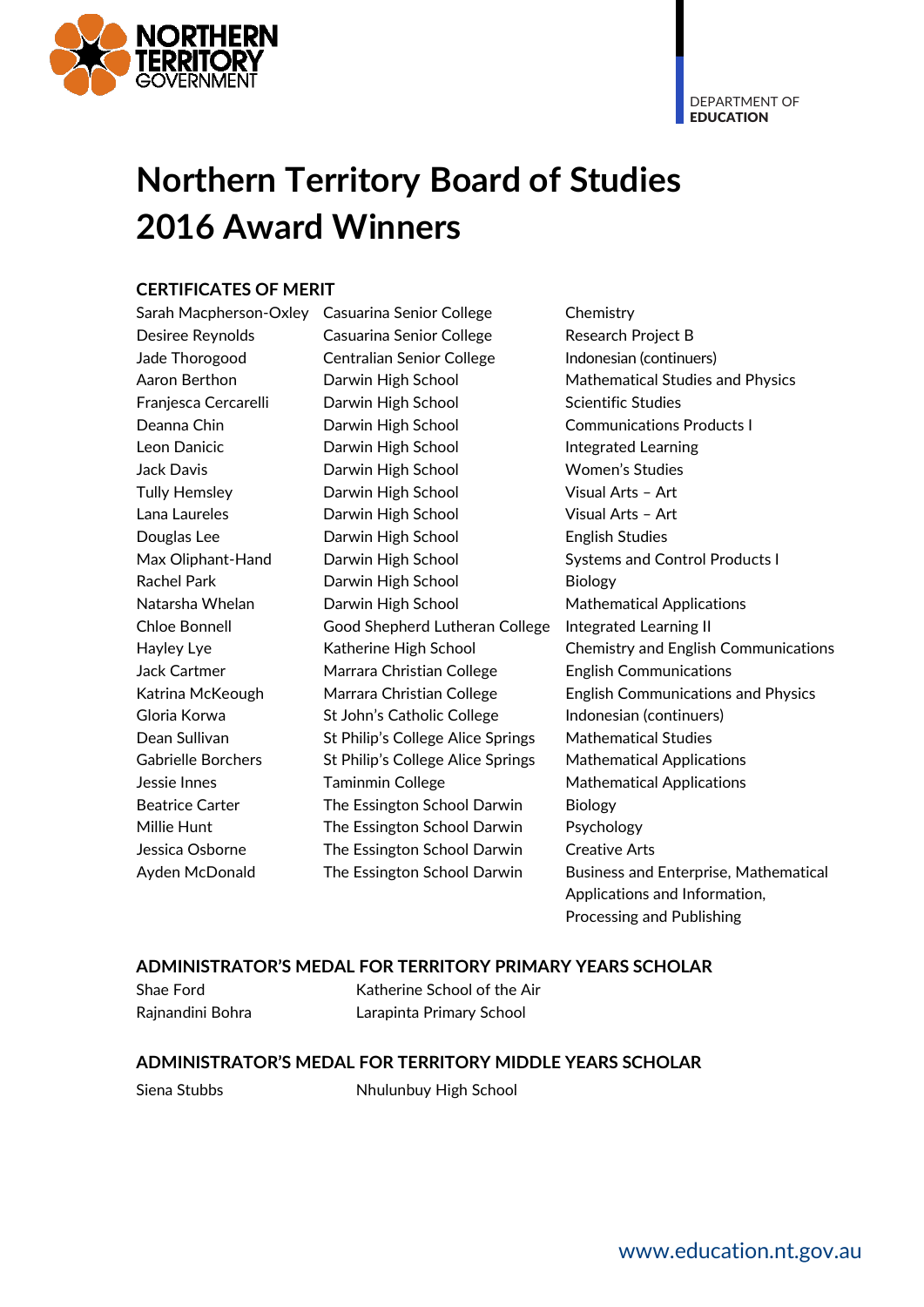#### **INTERNATIONAL BACCALAUREATE CERTIFICATES OF MERIT**

| Rhianna Gaden            | Kormilda College | Grade A Extended Essay Visual Arts |
|--------------------------|------------------|------------------------------------|
| Georgina Myerscough      | Kormilda College | Grade 7 English A: Language and    |
|                          |                  | Literature Higher Level            |
| Rebecca Spain            | Kormilda College | Grade 7 French B Higher Level      |
|                          |                  | <b>Physics Standard Level</b>      |
|                          |                  | <b>Chemistry Standard Level</b>    |
|                          |                  | Mathematics Standard Level         |
|                          |                  | Grade A Extended Essay Psychology  |
| Andrew Whitesmith        | Kormilda College | Grade 7 Chemistry Standard Level   |
| <b>Felicity Williams</b> | Kormilda College | Grade 7 English A: Language and    |
|                          |                  | Literature Higher Level            |

#### **SALLY BRUYN SENIOR PRIMARY SCHOOL SCIENCE AWARD**

| Ebner Duncan | <b>Nightcliff Primary School</b> |
|--------------|----------------------------------|
|--------------|----------------------------------|

#### **IAN MACGREGOR ROTARY AWARD FOR ENGLISH STUDIES**

Douglas Lee **Darwin High School** 

#### **IAN MACGREGOR ROTARY AWARD FOR EXCELLENCE IN ENGLISH COMMUNICATIONS**

| Haylee Lye       | Katherine High School     |
|------------------|---------------------------|
| Katrina McKeough | Marrara Christian College |

#### **IAIN SMITH ROTARY AWARD FOR HISTORY**

Eddie Gardiner Darwin High School

# **INTERNATIONAL ASSOCIATION OF HYDROGEOLOGISTS (NT BRANCH) GEOGRAPHY AWARD**

Annelies Kersemakers Darwin High School

#### **MENZIES SCHOOL OF HEALTH RESEARCH BIOLOGY AWARD**

Rachel Park Darwin High School

# **MATHEMATICS TEACHERS ASSOCIATION OF THE NORTHERN TERRITORY VIC CZERNEZKYJ MATHEMATICS AWARD**

Aaron Berthon **Darwin High School** Dean Sullivan St Philip's College Alice Springs

# **DEPARTMENT OF TREASURY AND FINANCE MATHEMATICS AWARD**

Gabrielle Borchers St Philip's College

# **LAW SOCIETY NORTHERN TERRITORY AWARD FOR LEGAL STUDIES**

Lucy Quinlan **Darwin High School**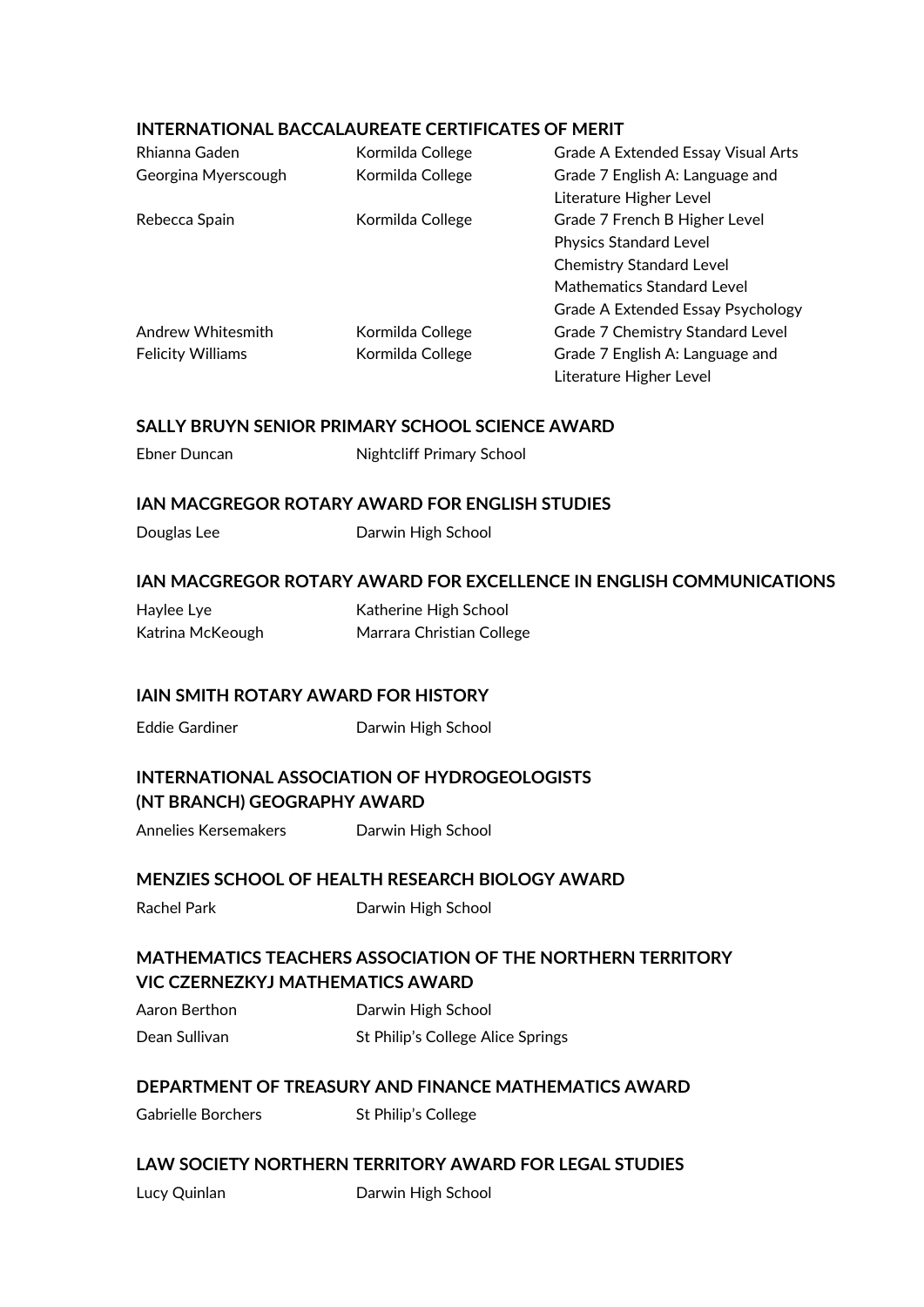# **DEPARTMENT OF TRADE, BUSINESS AND INNOVATION BUSINESS AND ENTERPRISE AWARD**

Ayden McDonald The Essington School Darwin

#### **ROYAL AUSTRALIAN CHEMICAL INSTITUTE CHEMISTRY AWARD**

Sarah Macpherson-Oxley Casuarina Senior College Hayley Lye **Katherine High School** 

# **AUSTRALIAN METEOROLOGICAL AND OCEANOGRAPHIC SOCIETY PHYSICS AWARD**

Aaron Berthon Darwin High School

#### **AUSTRALIAN COMPUTER SOCIETY ICT AWARD FOR INFORMATION TECHNOLOGY**

Ayden McDonald The Essington School Darwin

# **AUSTRALIAN VETERINARY ASSOCIATION (NT DIVISION) DENNIS THOMSON MEMORIAL SCIENCE AWARD**

Rachel Park Darwin High School

#### **DARWIN LORD MAYOR LANGUAGES AWARD**

Jade Thorogood Centralian Senior College Gloria Korwa St John's Catholic College

#### **TELSTRA REMOTE INDIGENOUS STUDENT AWARD**

Caprice Gaykamangu Ramingining School

#### **NT MUSIC SCHOOL MUSIC AWARD**

Nisangi Wijesinghe Darwin High School

# **AUSTRALIAN COUNCIL FOR HEALTH, PHYSICAL EDUCATION AND RECREATION (NT) PHYSICAL EDUCATION AWARD**

Adam Cundy **The Essington School Darwin** 

# **AUSTRALIAN COUNCIL FOR HEALTH, PHYSICAL EDUCATION AND RECREATION (NT) HEALTH EDUCATION AWARD**

Bonnie Hunt Northern Territory School of Distance Education

# **CHARLES DARWIN UNIVERSITY TOP INDIGENOUS AUSTRALIAN TERTIARY ADMISSION RANK AWARD**

Marcus Valastro **Darwin High School**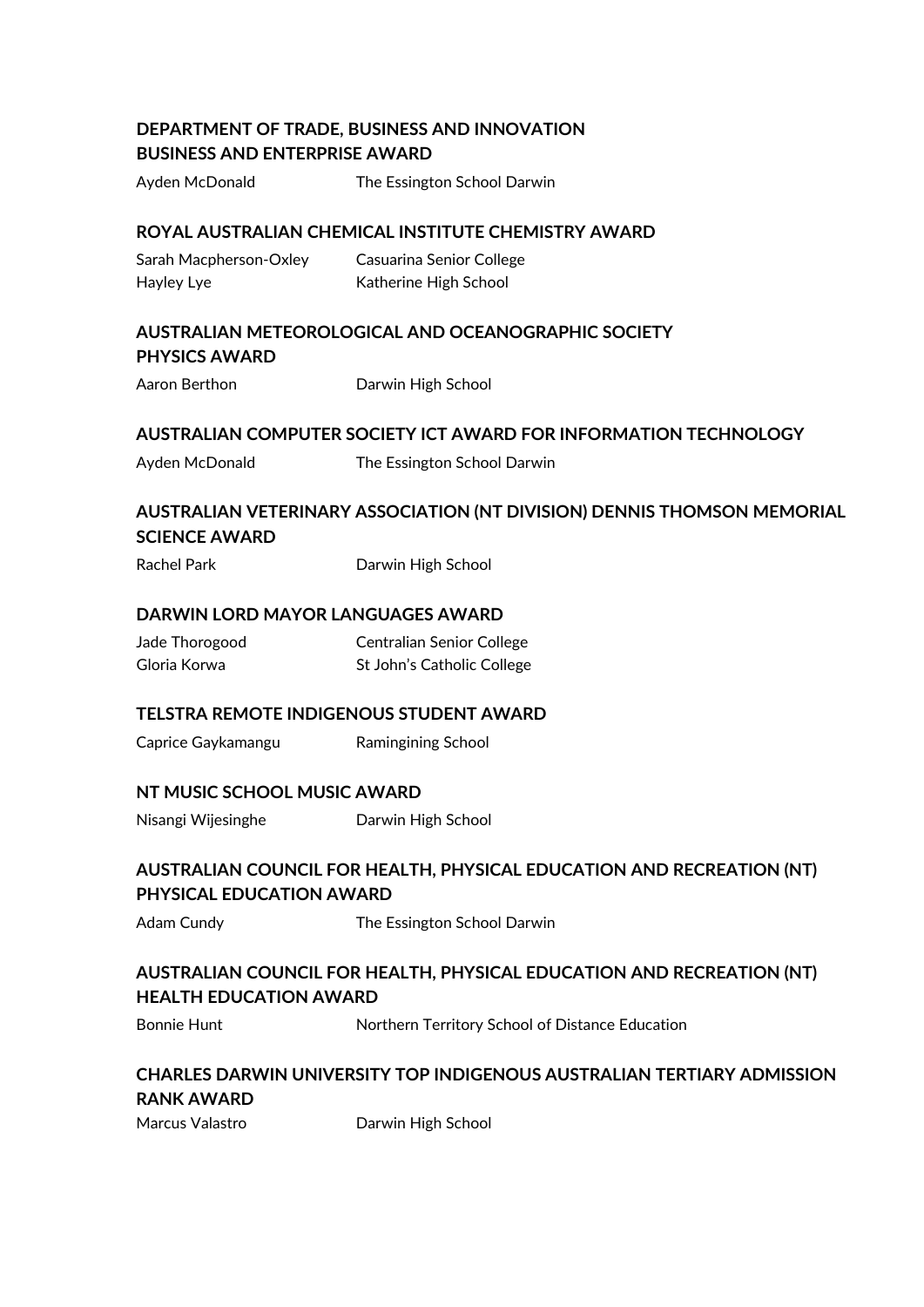# **CHARLES DARWIN UNIVERSITY TOP TEN AUSTRALIAN TERTIARY ADMISSION RANK AWARDS**

| Rebecca Spain          | Kormilda College                  |
|------------------------|-----------------------------------|
| Aaron Berthon          | Darwin High School                |
| Millie Hunt            | The Essington School Darwin       |
| Dean Sullivan          | St Philip's College Alice Springs |
| Katrina McKeough       | Marrara Christian College         |
| Hayley Lye             | Katherine High School             |
| Sarah Macpherson-Oxley | <b>Casuarina Senior College</b>   |
| Sri Heranganahally     | The Essington School Darwin       |
| Ayden McDonald         | The Essington School Darwin       |
| Thilini Pandithage     | Casuarina Senior College          |

# **GTNT SCHOOL-BASED APPRENTICE OF THE YEAR AWARD**

Grace Couch Casuarina Senior College

#### **KARMI SCENEY INDIGENOUS URBAN EXCELLENCE AND LEADERSHIP AWARD**

Shaelee Tonkin Reeves Katherine High School

#### **KARMI SCENEY INDIGENOUS REMOTE EXCELLENCE AND LEADERSHIP AWARD**

| Trish Tipiloura | Xavier Catholic College |
|-----------------|-------------------------|
|-----------------|-------------------------|

#### **INTERNATIONAL BACCALAUREATE MOST OUTSTANDING STUDENT AWARD**

Rebecca Spain Kormilda College

#### **NT BOARD OF STUDIES YEAR 11 VOCATIONAL EDUCATION AND TRAINING AWARD**

Olivia Harding **Darwin High School** 

#### **NT BOARD OF STUDIES YEAR 12 VOCATIONAL EDUCATION AND TRAINING AWARD**

Bridgett Bidner O'Loughlin Catholic College Alicia Smith Casuarina Senior College

#### **TOP TWENTY NTCET STUDENTS**

| Aaron Berthon          | Darwin High School                |
|------------------------|-----------------------------------|
| Millie Hunt            | The Essington School Darwin       |
| Dean Sullivan          | St Philip's College Alice Springs |
| Katrina McKeough       | Marrara Christian College         |
| Hayley Lye             | Katherine High School             |
| Sarah Macpherson-Oxley | Casuarina Senior College          |
| Sri Heraganahally      | The Essington School Darwin       |
| Ayden McDonald         | The Essington School Darwin       |
| Thilini Pandithage     | Casuarina Senior College          |
| Rachel Park            | Darwin High School                |
| <b>Jack Cartmer</b>    | Marrara Christian College         |
| Ritwik Dasgupta        | Darwin High School                |
| Hannah Carter          | The Essington School Darwin       |